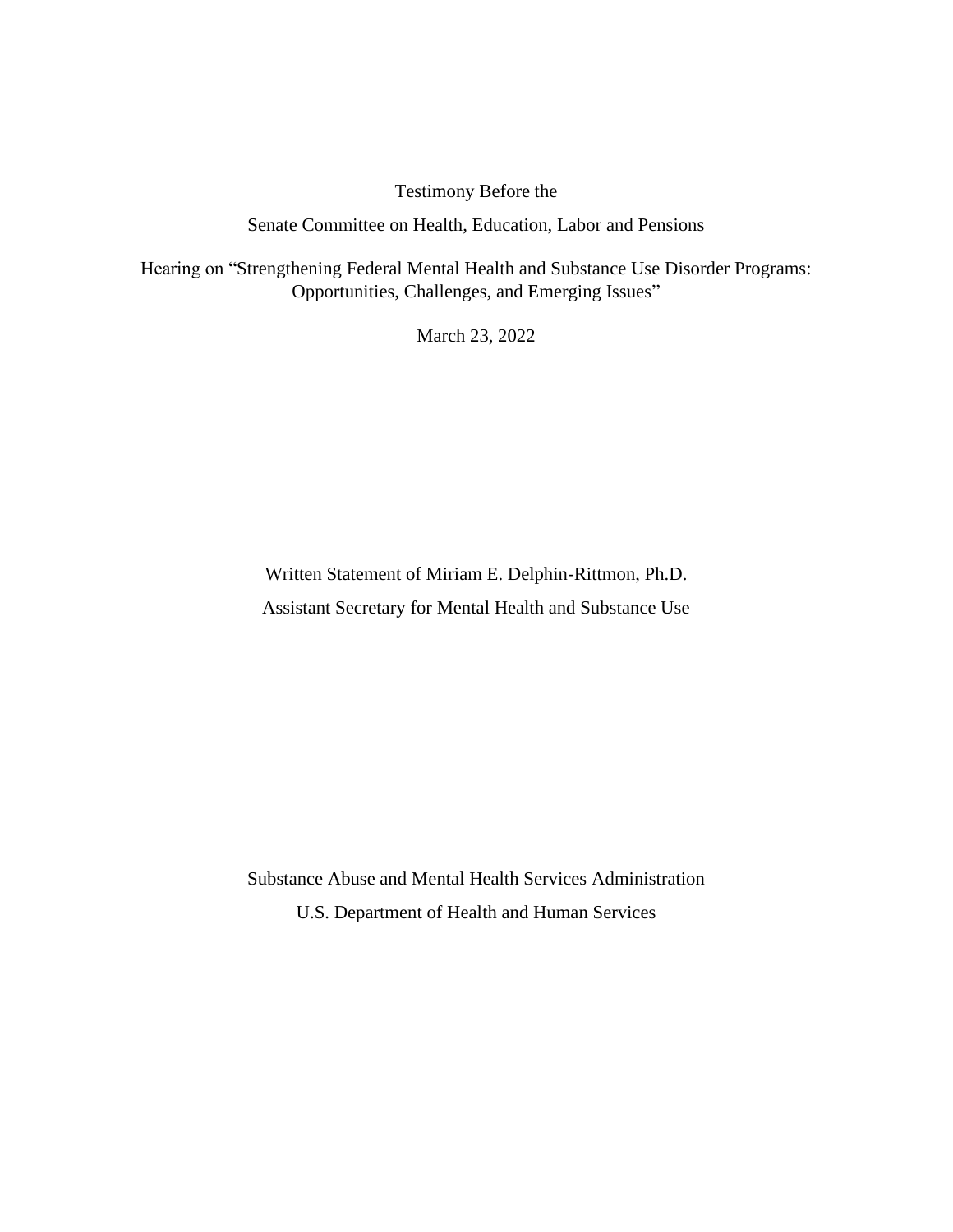Good morning. Thank you, Chair Murray, Ranking Member Burr, and members of the committee for inviting me to testify during this hearing focusing on mental health and substance use.

My name is Miriam Delphin-Rittmon, and I am the Assistant Secretary for Mental Health and Substance Use at the U.S. Department of Health and Human Services (HHS). In this role, I lead the Substance Abuse and Mental Health Services Administration, also known as SAMHSA. SAMHSA is the agency within HHS that leads public health efforts to advance the behavioral health of the nation and improve the lives of individuals living with mental and substance use disorders, as well as their families.

It is an honor to lead this agency. In fact, I am a proud product of one of SAMHSA's programs – the Minority Fellowship Program (MFP). The MFP program provided me, and other mental health and substance use disorder clinicians, an educational scholarship and training to more effectively treat and serve people of different cultural and ethnic backgrounds.

I am pleased to be here, along with my HHS colleagues from the Health Resources and Services Administration and the National Institutes of Health to discuss the growing mental health and substance use crisis.

As President Biden has noted, our country faces an unprecedented mental health crisis among people of all ages and backgrounds. Two out of five adults report symptoms of anxiety or depression and minoritized communities are disproportionately undertreated. Even before the pandemic, rates of depression and anxiety were inching higher. But the grief, trauma, and physical isolation of the last two years have driven Americans to a breaking point. In addition, drug overdose deaths have reached a historic high, devastating families and communities. More than 104,000 Americans died due to a drug overdose in the 12-month period ending in September 2021. For these reasons, President Biden included addressing mental health and addiction as two of the four pillars of the unity agenda he outlined in the State of the Union Address.

SAMHSA is actively working to advance the unity agenda and the national mental health strategy, which includes strengthening system capacity, connecting more Americans to care, and creating a continuum of support that aims to transform our health and social services infrastructure to address mental health holistically and equitably.

Though this testimony, I will expand on how SAMHSA is working to achieve the goals of the President.

#### **SAMHSA's Role, Priorities, and Principles**

SAMHSA's mission of reducing the impact of substance use and mental illness on American communities is more relevant than ever. To help advance our mission, I have identified five core near-term priorities for the agency:

- 1. Preventing overdose;
- 2. Enhancing access to suicide prevention and crisis care;
- 3. Promoting child and youth behavioral health;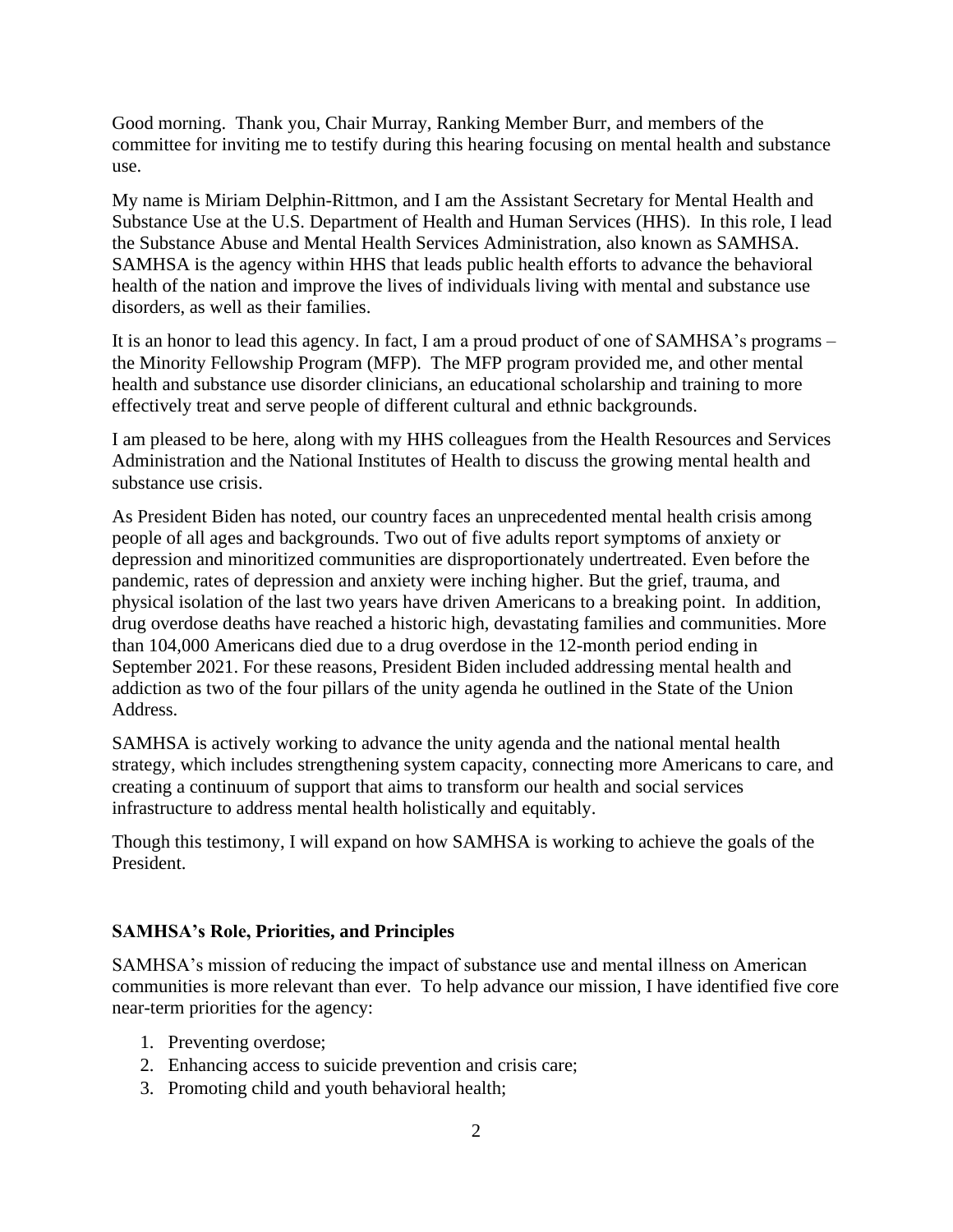- 4. Integrating primary and behavioral healthcare; and
- 5. Using performance measures, data, and evaluation.

I have also outlined four critical cross-cutting principles to bolster SAMHSA's work on our nearterm priorities. These principles include:

- 1. Greater equity within the behavioral health system;
- 2. Enhancing the behavioral health workforce;
- 3. Promoting and supporting recovery practices; and
- 4. Working to ensure financing of a robust array of behavioral health services.

These priorities and principles are aligned with the focus of the HHS Behavioral Health Coordinating Council (BHCC), which I have the honor of co-chairing with Adm. Rachel Levine, the Assistant Secretary for Health. The purpose of the BHCC is to more efficiently identify and facilitate collaborative, innovative, transparent, equitable, and action-oriented approaches to addressing HHS's behavioral health agenda, priorities, and strategic planning.

### **RECENT SAMHSA DATA**

### **2020 National Survey on Drug Use and Health**

In October 2021, SAMHSA released findings from the 2020 National Survey on Drug Use and Health (NSDUH).<sup>1,2</sup> The data suggest that the COVID-19 pandemic had a negative impact on the nation's well-being. Americans responding to the NSDUH survey reported that the coronavirus outbreak adversely impacted their mental health, including by exacerbating use of alcohol or drugs among people who had used drugs in the past year.

Based on data collected nationally from October to December 2020, it is estimated that 25.9 million past-year users of alcohol and 10.9 million past-year users of drugs other than alcohol reported they were using these substances "a little more or much more" than they did before the COVID-19 pandemic began. During that same time period, youth ages 12 to 17 who had a pastyear major depressive episode (MDE) reported they were more likely than those without a pastyear MDE to feel that the COVID-19 pandemic negatively affected their mental health "quite a bit or a lot." Adults 18 or older who had any mental illness (AMI) or serious mental illness (SMI) in the past year were more likely than adults without mental illness to report that the pandemic negatively affected their mental health "quite a bit or a lot."

### **SAMHSA PRIORITIES**

### **Preventing Overdose:**

<sup>&</sup>lt;sup>1</sup> Substance Abuse and Mental Health Services Administration. (2021). Key substance use and mental health indicators in the United States: Results from the 2020 National Survey on Drug Use and Health (HHS Publication No. PEP21-07-01-003, NSDUH Series H-56). Rockville, MD: Center for Behavioral Health Statistics and Quality, Substance Abuse and Mental Health Services Administration. Retrieved from https://www.samhsa.gov/data <sup>2</sup> Several changes to the 2020 NSDUH prevent its findings from being directly comparable to recent past-year surveys.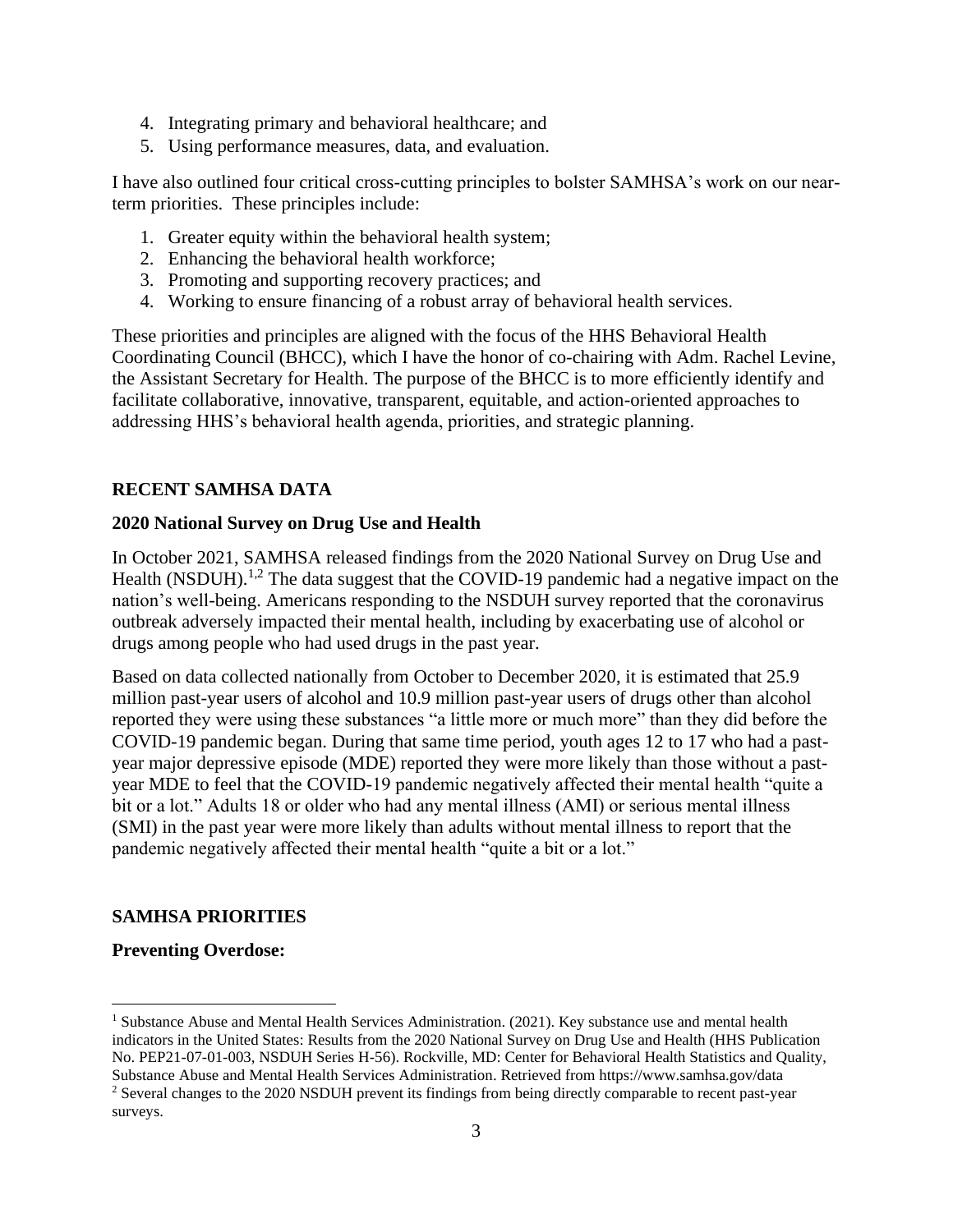Although overdose deaths involving heroin and prescription opioids have decreased, the overdose crisis continues to be a challenge for this country. Synthetic opioids like illicitly manufactured fentanyl and the use of other substances, like stimulants such as cocaine and methamphetamine, and polydrug use, have led to significant increases in overdose deaths.<sup>3</sup>

Given the escalating overdose crisis and the negative impact of the COVID-19 pandemic, HHS experts came together to create a new, comprehensive Overdose Prevention Strategy (Strategy) meant to strengthen our primary prevention efforts and increase access to the full continuum of care and services for individuals with substance use disorder (SUD) and their families.<sup>4</sup> I will discuss several SAMHSA efforts that support this Strategy and the care continuum below.

### *Establishing an Office of Recovery and Advancing Peer Supports*

Recovery is a key pillar in our Overdose Prevention Strategy. That is why during Recovery Month last fall, SAMHSA announced it would be establishing a new Office of Recovery. This office will promote the involvement of people with lived experience throughout agency and stakeholder activities, foster relationships with internal and external organizations in the mental health and addiction recovery fields, and identify health disparities in high-risk and vulnerable populations to ensure equity for support services across the Nation.

We know that recovery is enhanced by peer-delivered services. These services have proven to be effective as the support, outreach and engagement with new networks help sustain recovery over the long term. Investing in peer services is critical, given the significant workforce shortages in behavioral health. That is why, as part of the President's Strategy to Address Our National Mental Health Crisis, SAMHSA will convene stakeholders to explore the benefits of national certified peer specialist certification and how it could accelerate universal adoption, recognition, and integration of the peer mental health workforce across all elements of the health care system.

### *Substance Abuse Prevention and Treatment Block Grant*

The Substance Abuse Prevention and Treatment Block Grant (SABG) helps states in addressing substance use treatment and prevention needs through support of prevention, treatment, and other services not covered by commercial insurance and non-clinical activities and services that address the critical needs of state substance use service systems. The SABG supports state prevention, treatment, and recovery systems' infrastructure and capacity, thereby increasing availability of services and development and implementation of evidence-based practices.

The Administration supports the addition of a 10 percent set-aside within the SABG for recovery support services aimed at significantly expanding the continuum of care both upstream and downstream. This proposed set-aside would support the development of local recovery community support institutions (i.e., recovery community centers, recovery homes, recovery schools); develop strategies and educational campaigns, trainings, and events to reduce addiction/recovery-related stigma and discrimination at the local level; provide addiction

<sup>3</sup> O'Donnell J, Tanz LJ, Gladden RM, Davis NL, Bitting J. Trends in and Characteristics of Drug Overdose Deaths Involving Illicitly Manufactured Fentanyls — United States, 2019–2020. MMWR Morb Mortal Wkly Rep 2021;70:1740-1746. DOI: http://dx.doi.org/10.15585/mmwr.mm7050e3external icon.

<sup>4</sup> Haffajee, RL, Sherry, TB, Dubenitz, JM, White, JO, Schwartz, D, Stoller, B, Swenson-O'Brien, AJ, Manocchio, TM, Creedon, TB, Bagalman, E. U.S. Department of Health and Human Services Overdose Prevention Strategy (Issue Brief). Washington, DC: Office of the Assistant Secretary for Planning and Evaluation, U.S. Department of Health and Human Services. October 27, 2021.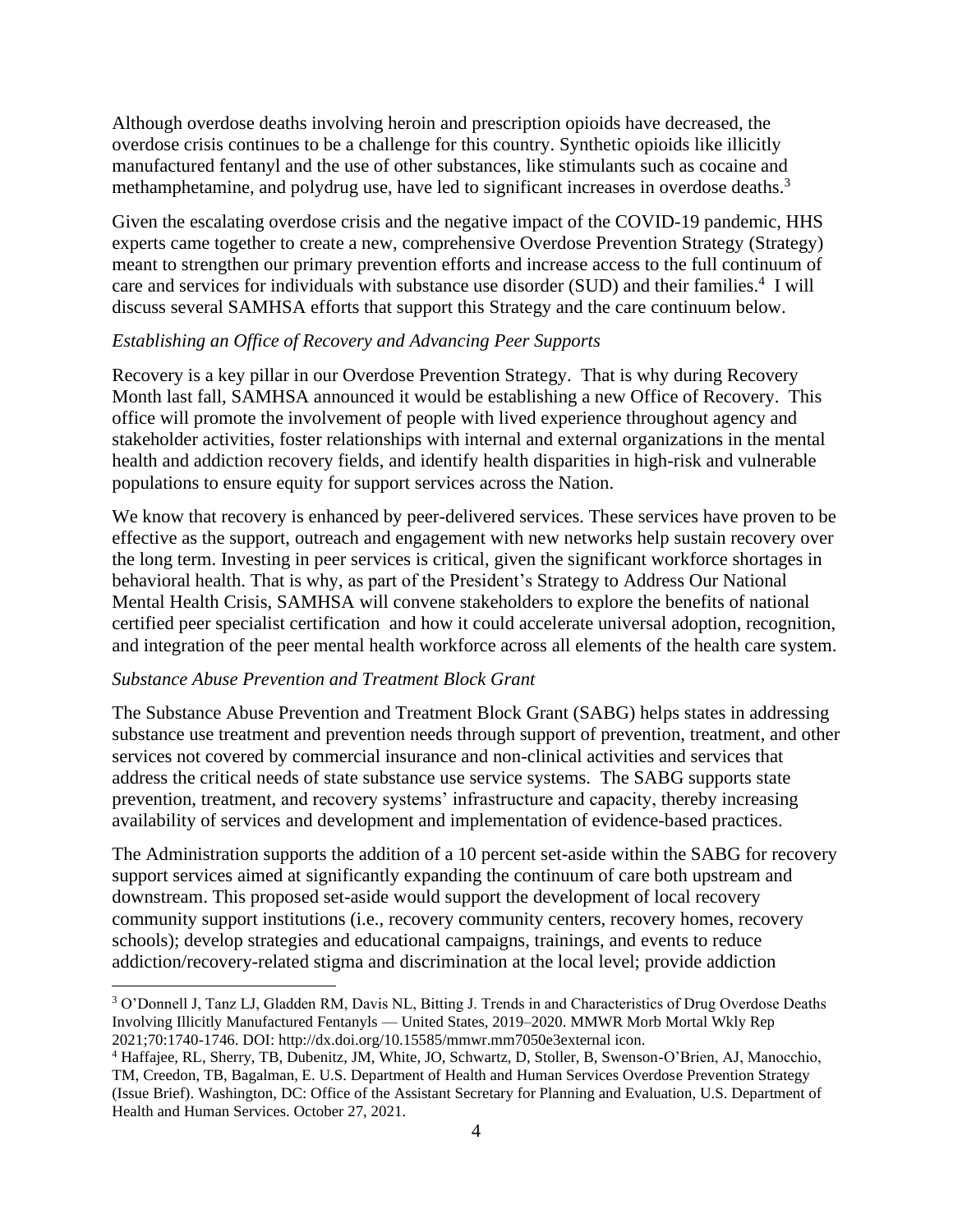recovery resources and support system navigation; make accessible peer recovery support services that support diverse populations and are inclusive of all pathways to recovery; and collaborate and coordinate with local private and non-profit clinical health care providers, the faith community, city, county, state, and federal public health agencies, and criminal justice response efforts.

### *State and Tribal Opioid Response Grants*

The State Opioid Response (SOR) grant program aims to address the overdose crisis by increasing access to FDA-approved medications for the treatment of opioid use disorder (OUD), reducing unmet treatment needs, and reducing opioid overdose related deaths through the provision of prevention, treatment, and recovery activities for OUD.

States and communities across the country are also dealing with rising rates of stimulant use and its negative health, social, and economic consequences. To address the growing rate of stimulantinvolved overdose deaths, Congress has allowed the use of State Opioid Response grants to include methamphetamine and other stimulants to give states and tribes flexibility to address their unique community needs.

Harm reduction is also an important pillar of the Strategy. That is why HHS announced, in April 2021, that grantees in certain programs such as SOR may now purchase rapid fentanyl test strips to help curb the dramatic spike in drug overdose deaths largely driven using strong synthetic opioids, including illicitly manufactured fentanyl.<sup>5</sup>

Like the SOR program, the Tribal Opioid Response Grants program also aims to address the overdose crisis, but directs funding to tribal communities.

### *Pregnant and Postpartum Women Program*

The Pregnant and Postpartum Women program (PPW) uses a family-centered approach to provide comprehensive residential substance use disorder treatment, prevention, and recovery support services for pregnant and postpartum individuals, their minor children, and for other family members. The family-centered approach includes partnering with others to leverage diverse funding streams, encouraging the use of evidence-based practices, supporting innovation, and developing workforce capacity to meet the needs of these families. The PPW program provides services not covered under most public and private insurance. SAMHSA continues to prioritize states that support best-practice collaborative models for treatment, as well as provide support to pregnant individuals with OUD. The Comprehensive Addiction and Recovery Act increased accessibility and availability of services for pregnant individuals by expanding the authorized purposes of the program to include the provision of outpatient and intensive outpatient services.

### *Harm Reduction Grants*

This year, SAMHSA launched its first-ever Harm Reduction grant program and expects to issue \$30 million in grant awards. This opportunity, authorized by the American Rescue Plan Act, will help increase access to a range of community harm reduction services and support harm reduction service providers as they work to help prevent overdose deaths and reduce health risks

<sup>5</sup> Centers for Disease Control and Prevention, "Federal Grantees May Now Use Funds to Purchase Fentanyl Test Strips", (April 7, 2021).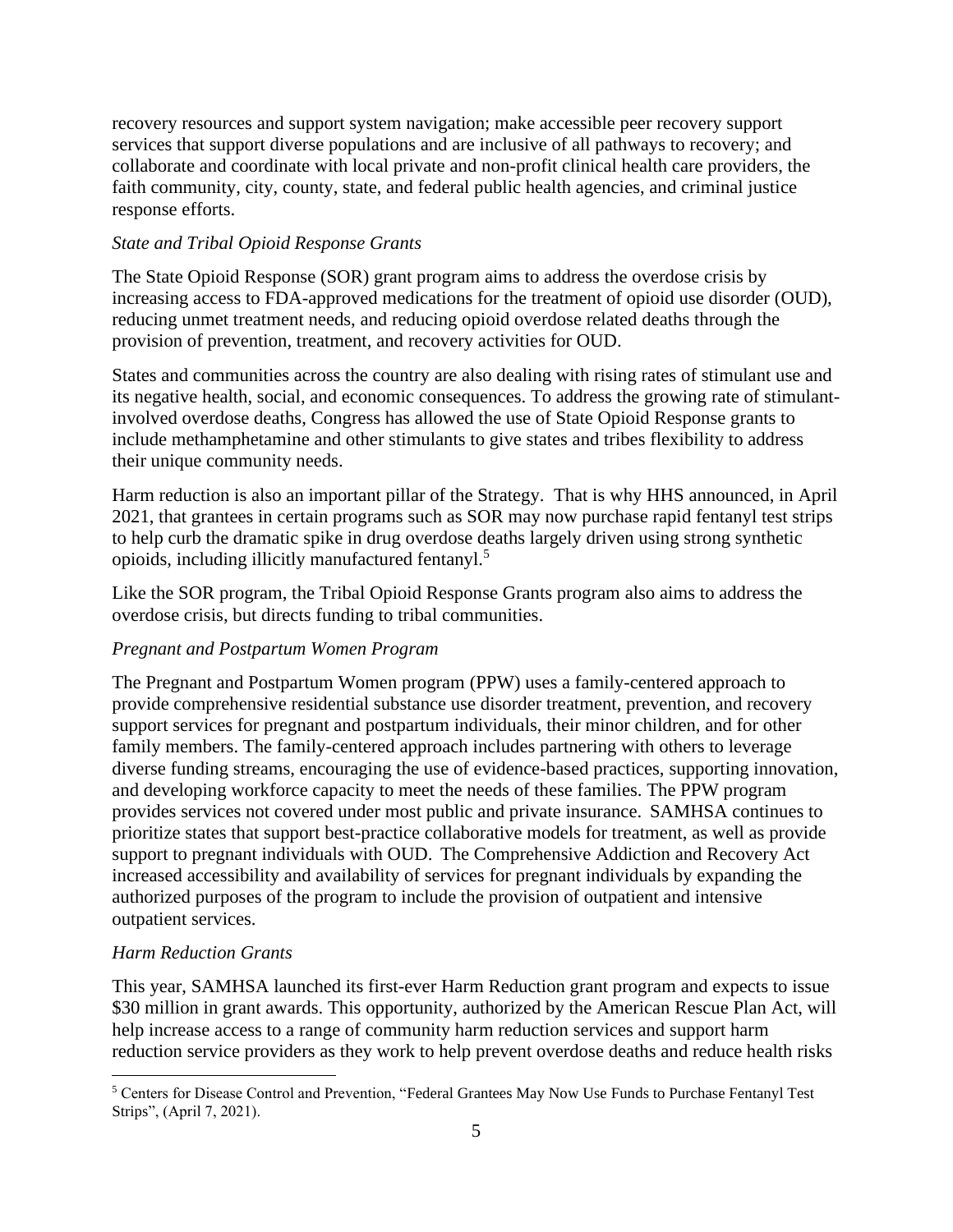often associated with drug use. Providing funding and support for innovative harm reduction services is a key pillar for the Strategy. This funding will allow organizations to expand their distribution of overdose-reversal medications and fentanyl test strips, provide overdose education and counseling, and manage or expand syringe services programs, which help control the spread of infectious diseases like HIV and hepatitis C.

#### *DATA Waiver, Treatment Capacity, and Buprenorphine Guidelines*

In an effort to get evidenced-based treatment to more Americans with OUD, last April SAMHSA and HHS announced buprenorphine practice guidelines that remove certain training and certification requirements which some practitioners have cited as a barrier to treating more people.<sup>6</sup> The Practice Guidelines for the Administration of Buprenorphine for Treating Opioid Use Disorder (Practice Guidelines) provides an exemption from certain statutory certification requirements for eligible physicians, physician assistants, nurse practitioners, clinical nurse specialists, certified registered nurse anesthetists, and certified nurse midwives, who are state licensed and registered by the Drug Enforcement Administration to prescribe controlled substances. Specifically, the exemption allows these practitioners to treat up to 30 patients with OUD using buprenorphine without having to make certain training-related certifications. This exemption also allows practitioners to treat patients with buprenorphine without certifying as to their capacity to provide counseling and ancillary services. As of March 11, 2022, 12,005 providers have obtained a waiver through the revised Practice Guidelines.

### **Enhancing Access to Suicide Prevention and Crisis Care:**

Suicide rates increased 30 percent between 2000–2018 and declined in 2019 and 2020. Suicide is a leading cause of death in the United States,<sup>7</sup> with 45,979 deaths in 2020. This is about one death every 11 minutes. The number of people who think about or attempt suicide is even higher. In 2020, an estimated 12.2 million American adults had serious thoughts of suicide in the past year, 3.2 million made a suicide plan, and 1.2 million attempted suicide.<sup>8</sup> Among adolescents 12 to 17, 12 percent had serious thoughts of suicide, 5.3 percent made a suicide plan, and 2.5 percent attempted suicide in the past year. These findings vary by race and ethnicity, with people of mixed ethnicity reporting higher rates of serious thoughts of suicide. Among people of mixed ethnicity 18 or older, 11 percent had serious thoughts of suicide, 3.3 percent made a suicide plan and 1.2 percent attempted suicide in the past year. Among Hispanics or Latinos 18 or older, 4.2 percent had serious thoughts of suicide, 1.2 percent made a suicide plan and 0.6 percent attempted suicide in the past year.

<sup>6</sup>Substance Abuse and Mental Health Services Administration, "HHS Releases New Buprenorphine Practice Guidelines, Expanding Access to Treatment for Opioid Use Disorder" (April 27, 2021). <https://www.samhsa.gov/newsroom/press-announcements/202104270930>

<sup>&</sup>lt;sup>7</sup> CDC. CDC WONDER: Underlying cause of death, 1999–2019. Atlanta, GA: US Department of Health and Human Services, CDC; 2020. https://wonder.cdc.gov/Deaths-by-Underlying-Cause.html

<sup>8</sup> Substance Abuse and Mental Health Services Administration. (2021). Key substance use and mental health indicators in the United States: Results from the 2020 National Survey on Drug Use and Health (HHS Publication No. PEP21-07-01-003, NSDUH Series H-56). Rockville, MD: Center for Behavioral Health Statistics and Quality, Substance Abuse and Mental Health Services Administration. Retrieved from https://www.samhsa.gov/data/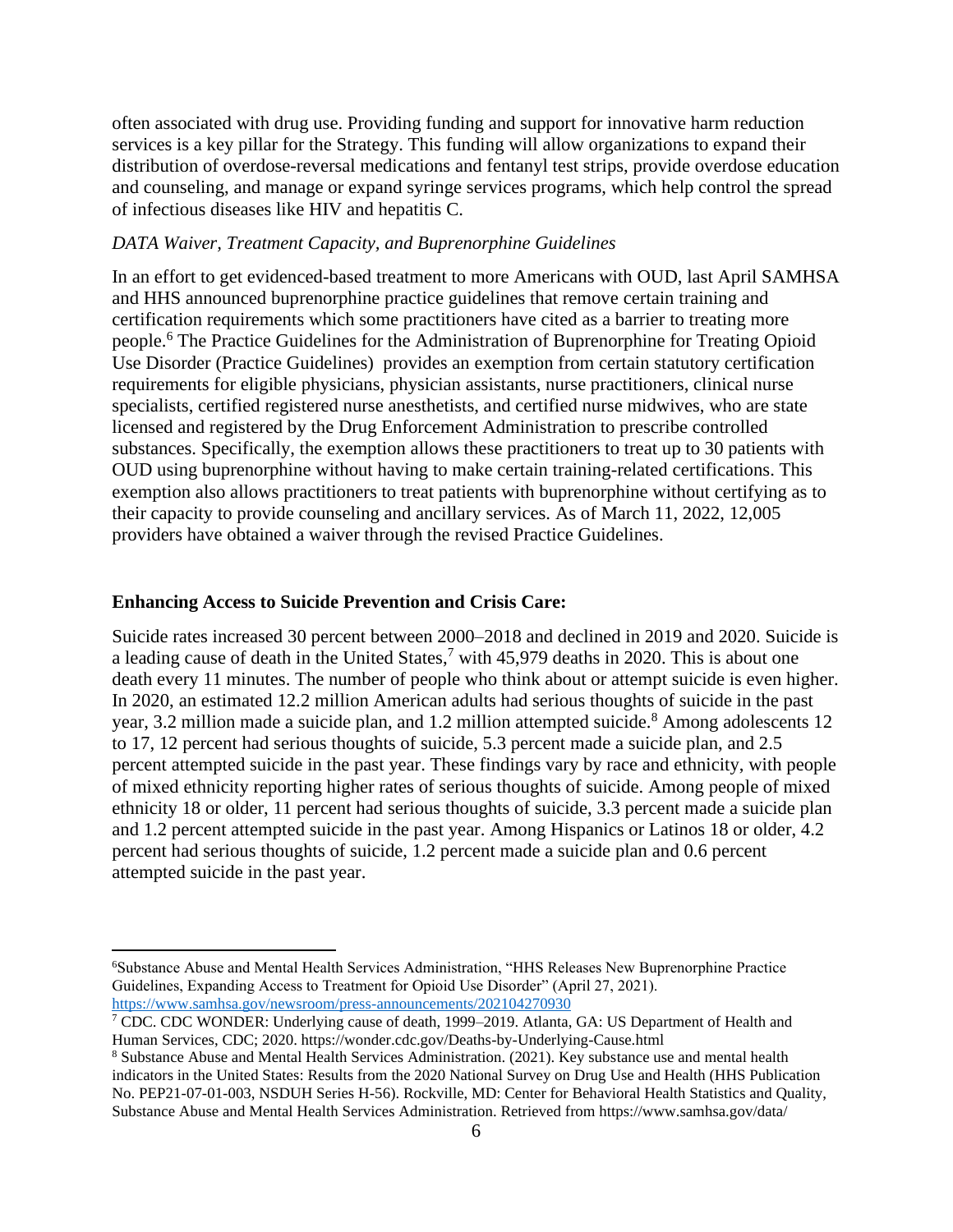Suicide is a complex public health problem. There is no single cause and no single solution. As we work with our federal agency partners to improve suicide prevention efforts across the nation, we are focused on addressing upstream risk factors, expanding access to mental health and substance use services, and improving the crisis services infrastructure.

SAMHSA has several programs aimed at supporting Americans in crisis.

### *The National Suicide Prevention Lifeline and Transition to 988*

The National Suicide Prevention Lifeline (Lifeline), currently 1-800-273-TALK, is a network of more than 200 local, independent crisis centers equipped to help people in mental health related distress or experiencing a suicidal crisis via call, chat, or text. The Lifeline provides free and confidential support to people in suicidal crisis or mental health related distress 24 hours a day, 7 days a week, across the United States.

In 2020, the FCC and Congress designated the number 988 as the nation's new, three-digit, national suicide prevention and mental health crisis number. On July 16, 2022, the US will transition to using the 988-dialing code. The creation of 988 is a once-in-a-lifetime opportunity to strengthen and expand the Lifeline and transform America's behavioral health crisis care system to one that saves lives by serving anyone, at any time, from anywhere across the nation.

Preparing the Lifeline for full 988 operational readiness requires a bold vision for a system that provides direct, life-saving services to all in need and links them to community-based providers uniquely positioned to deliver a full range of crisis care services. SAMHSA sees 988 as the linchpin and catalyst for a transformed behavioral health crisis system in much the same way that, over time, 911 spurred the growth of emergency medical services in the United States.

Through the American Rescue Plan Act, the Administration has provided \$180 million to support local capacity to answer crisis calls and establish more community-based mobile crisis response and crisis stabilizing facilities to minimize unnecessary emergency department visits.

#### *Community Mental Health Services Block Grant*

The Community Mental Health Services Block Grant (MHBG) continues to serve as a safety net for mental health services for some of the nation's most vulnerable populations. By statute, MHBG funds must be used to address the needs of adults with SMI and children with serious emotional disturbances (SED). Ten percent of MHBG funds are set-aside for evidence-based programs that address the needs of individuals with early serious mental illness, including psychotic disorders. The set-aside helps reduce costs to society, as intervening early helps prevent deterioration of functioning in individuals experiencing a first episode of serious mental illness. MHBG also includes a set-aside to support state efforts to build much needed crisis systems to address the needs of individuals in mental health crisis in a high quality, expeditious manner. The development of these services will promote 24/7 access to well-trained mental health professionals in the time of acute mental health crisis.

### *Garrett Lee Smith Grant Program*

The Garrett Lee Smith (GLS) Memorial Act authorizes SAMHSA to manage two significant youth suicide prevention programs and one resource center. The GLS State/Tribal Youth Suicide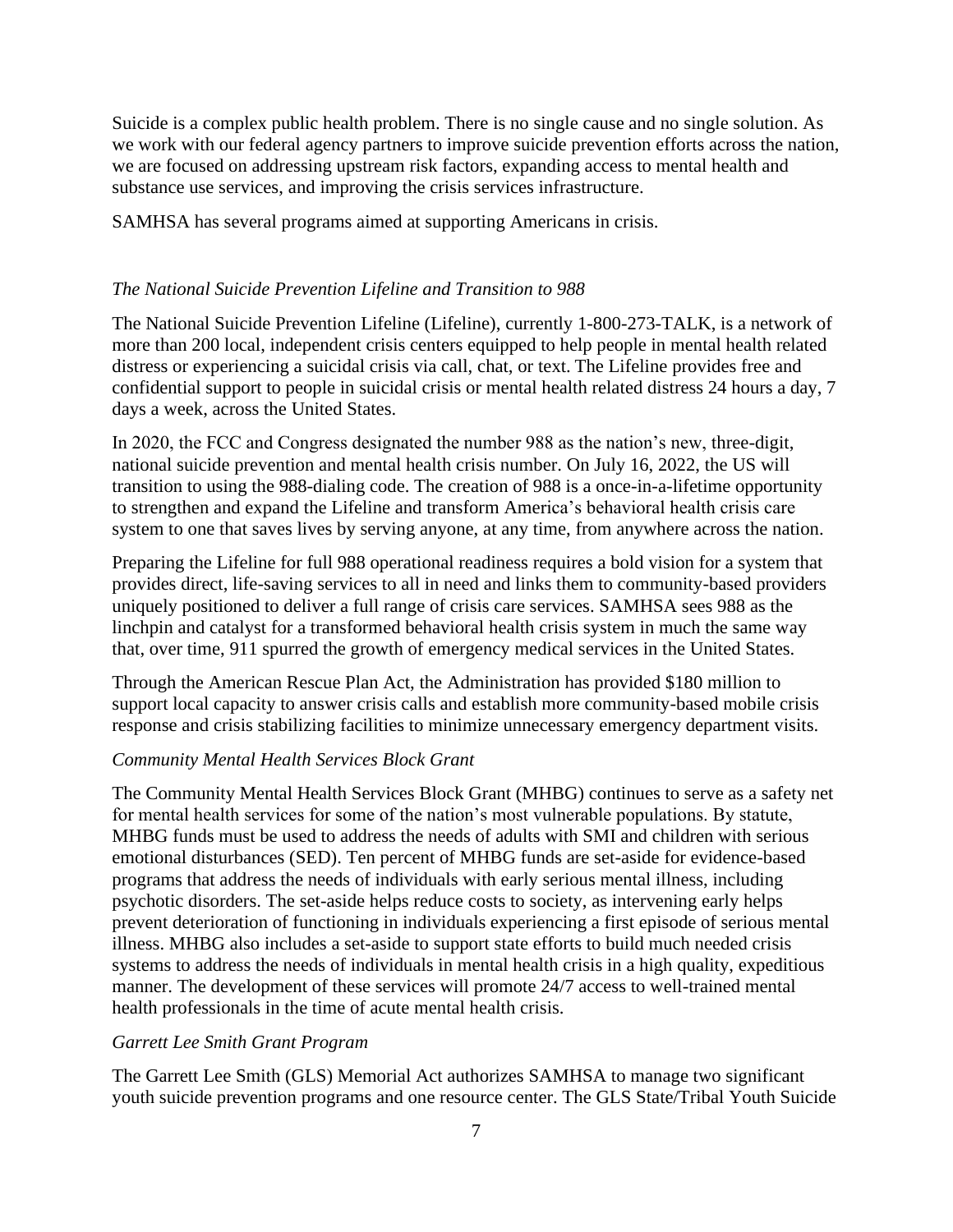Prevention and Early Intervention Grant Program supports development and implementation of youth suicide prevention and early intervention strategies involving public-private collaboration among youth serving institutions. The GLS Campus Suicide Prevention program supports institutions of higher education, including tribal colleges and universities, working to prevent suicide and suicide attempts. A peer reviewed research paper found that a sustained reduction in youth suicide mortality rates was observed among youths in counties exposed to GLS Memorial Youth Suicide Prevention Program programming compared with matched control counties that were not exposed to GLS.<sup>9</sup>

### *Adult Suicide Prevention Grants*

The 2012 National Strategy for Suicide Prevention (NSSP) seeks to reduce the overall suicide rate and number of suicides in the U.S. nationally. The NSSP grant program supports the efforts of states, tribes, primary and behavioral healthcare organizations, public health agencies, and emergency departments to implement the NSSP. While the NSSP addresses all age groups and populations with specific needs, the goals and objectives of the NSSP grants focus on preventing suicide and suicide attempts among adults over the age of 25.

The Zero Suicide model is a comprehensive, multi-setting approach to suicide prevention in health systems. The purpose of the Zero Suicide program is to implement suicide prevention and intervention programs for individuals who are 25 years of age or older by systematically applying evidence-based approaches to screening and risk assessment, developing care protocols, collaborating for safety planning, providing evidence-based treatments, maintaining continuity of care during high risk periods, and improving care and outcomes for such individuals who are at risk for suicide being seen in health care systems.

### **Promoting Child and Youth Behavioral Health:**

Even before the pandemic, our nation's children and youth were struggling with mental health and substance use challenges, and during the pandemic rates of anxiety and depression have skyrocketed, which is why it is critical that we promote the behavioral health of young people across the country. To focus our efforts on improving behavioral wellness for our nation's youth, SAMHSA has developed the "Health, Opportunity, Potential and Equity (HOPE) Framework for Children, Youth and Families."

SAMHSA wants to bring HOPE to children and families across the country by creating and expanding programs and initiatives that provide Health for every young person - and you can't have health without mental, emotional, and behavioral health - improve Opportunity for youth who may be at-risk through early identification and intervention, and ensure that young people who experience serious emotional disturbances or substance use disorders can reach their full Potential. And we will emphasize the need for Equity to deliver all our services and supports in culturally and linguistically appropriate ways.

<sup>9</sup> Garraza, Kuiper, Goldston, McKeon, Walrath. Long-term impact of the Garrett Lee Smith Youth Suicide Prevention Program on youth suicide mortality, 2006–2015, Journal of Child Psychology and Psychiatry (2019).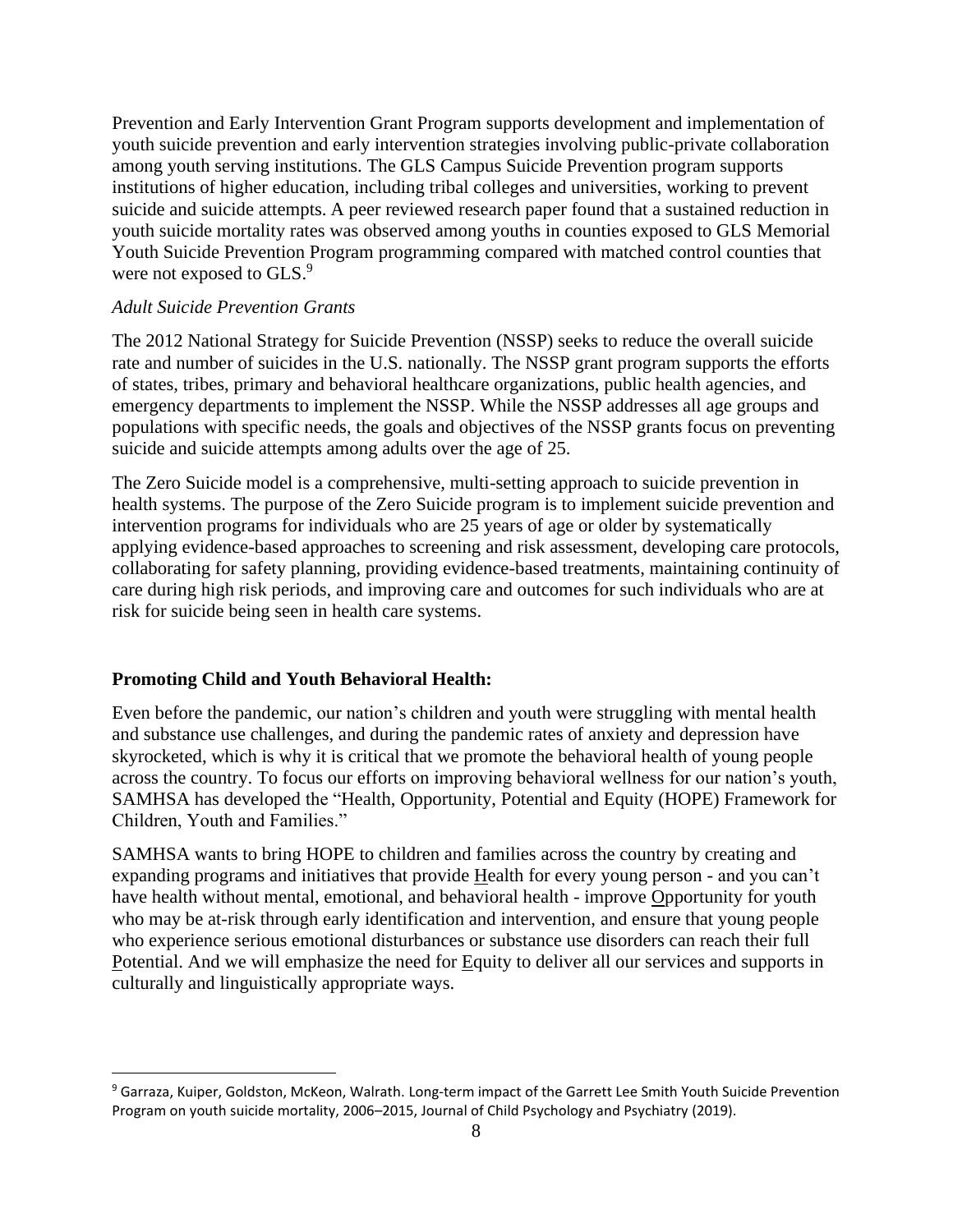The HOPE Framework will guide efforts to expand access to proven treatments, interventions, and other recovery supports, while developing new and innovative solutions to strengthen behavioral health services for America's children and young adults.

### *Project AWARE*

Project AWARE (Advancing Wellness and Resiliency in Education) is comprised of the Project AWARE grants, Resilience in Communities after Stress and Trauma (ReCAST) grants, and the Mental Health Awareness Training (MHAT) grants. Project AWARE grants promote comprehensive, coordinated, and integrated state efforts to make schools safer and increase access to mental health services. ReCAST assists high-risk youth and families to promote resilience and equity in communities struggling with civil unrest, trauma, and violence through implementation of evidence-based violence prevention and community youth engagement programs and linkages to trauma-informed mental health services. The MHAT grants train school personnel, emergency first responders, law enforcement, veterans, armed services members, and their families to recognize the signs and symptoms of mental disorders.

# *Project LAUNCH*

Project LAUNCH (Linking Actions for Unmet Needs in Children's Health) works to ensure that the systems that serve young children (including childcare and education, home visiting, and primary care) have the resources and knowledge to foster their social, emotional, cognitive, and behavioral development. The program also ensures that the systems intervene to prevent, recognize early signs of, and address mental, emotional, and behavioral disorders in early childhood and into the early elementary grades.

# *Children's Mental Health Initiative*

The Children's Mental Health Initiative (CMHI) supports "systems of care" (SOC) for children and youth with SED and their families to increase their access to evidence-based treatment and supports. SOC is a strategic approach to the delivery of services and supports that incorporates family-driven, youth-guided, strength-based, and culturally and linguistically competent care to meet the physical, intellectual, emotional, cultural, and social needs of children and youth throughout the U.S. Services are delivered in the least restrictive environment with evidencesupported treatments and interventions. Individualized care management ensures that planned services and supports are delivered with an appropriate, effective, family-driven, and youthguided approach. This approach has demonstrated improved outcomes for children at home, at school, and in their communities. For example, CMHI grantee data show that suicide attempt rates significantly decreased within 12 months after children and youth accessed CMHI-related services.

# *Infant and Early Childhood Mental Health*

The purpose of the Infant and Early Childhood Mental Health program is to improve outcomes for children, from birth to 12 years of age, who are at risk for, show early signs of, or have been diagnosed with a mental illness, including an SED. Grantees improve outcomes for children through training early childhood providers and clinicians to identify and treat behavioral health disorders, including in children with a history of in utero exposure to substances such as opioids, stimulants, or other drugs that may impact development, and through the implementation of evidence-based multigenerational treatment approaches that strengthen caregiving relationships.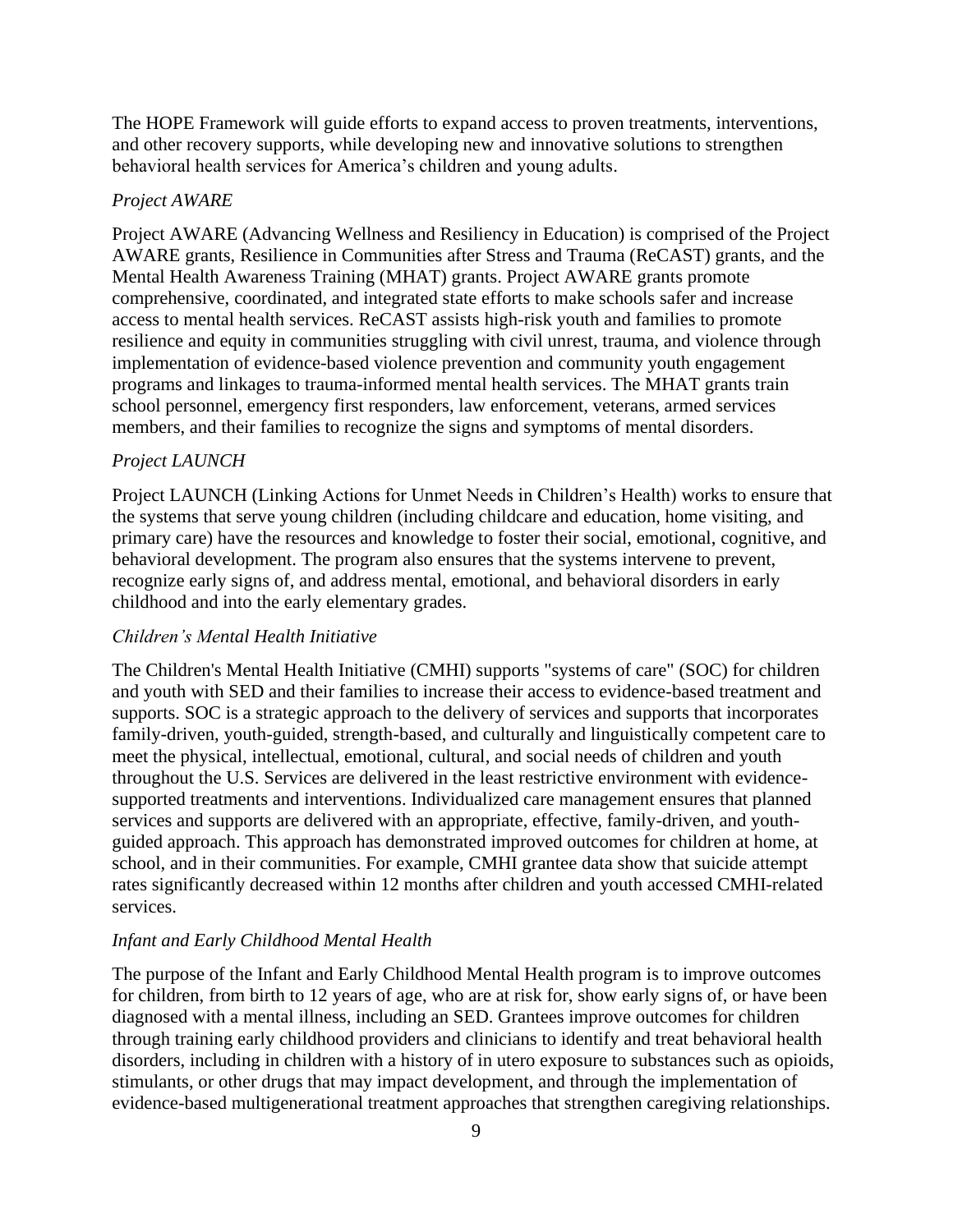### *National Child Traumatic Stress Initiative and the National Child Traumatic Stress Network*

The National Child Traumatic Stress Initiative (NCTSI) aims to improve behavioral health services and interventions for children and adolescents exposed to traumatic events. SAMHSA funds a national network of grantees known as the National Child Traumatic Stress Network (NCTSN) to develop and promote effective community practices for children and adolescents exposed to a wide array of traumatic events. The NCTSN has grown to 116 funded and over 150 affiliate centers located nationwide in universities, hospitals, and a range of diverse communitybased organizations with thousands of national and local partners. The NCTSN's mission is to raise the standard of care and improve access to evidence-based services for children experiencing trauma, their families, and communities. A component of this work has been the development of resources and delivery of training and consultation to support the development of trauma informed child-serving systems.

#### *Center of Excellence on Social Media and Mental Wellness*

While technology platforms have improved our lives in some ways, there is mounting evidence that social media is harmful to many kids' and teens' mental health, well-being, and development. Therefore, over the next year, SAMHSA will launch a National Center of Excellence on Social Media and Mental Wellness, which will develop and disseminate information, guidance, and training on the full impact of adolescent social media use, especially the risks these services pose to their mental health.

### **Integrating Primary and Behavioral Healthcare:**

We know that an individual's first interaction with the health system is typically through a primary care provider or the emergency room. During the COVID-19 pandemic, while providers were initially focused on acute medical concerns, we heard that many were not adequately resourced to consider the behavioral health effects of the pandemic. The following programs support efforts to integrate primary and behavioral healthcare.

### *Certified Community Behavioral Health Clinics Expansion Grants*

The Certified Community Behavioral Health Clinics (CCBHC) Expansion program is designed to increase access to and improve the quality of community mental and substance use disorder treatment services. CCBHCs funded under this program must provide access to services for individuals with SMI or SUD, including OUD; children and adolescents with SED; and individuals with co-occurring mental and substance use disorders. This program improves the mental health of individuals by providing comprehensive community-based mental and substance use disorder services; treatment of co-occurring disorders; advancing the integration of mental/substance use disorder treatment with physical health care; utilizing evidence-based practices on a more consistent basis and promoting improved access to high quality care.

Data from intake to most recent reassessment for individuals served in the CCBHC program demonstrate that as of March 2022, clients have a 72 percent reduction in hospitalization and a 69 percent reduction in Emergency Department visits, as well as a 25 percent increase in mental health functioning in everyday life. Additionally, the data demonstrates that 12 percent had an increase in employment or started going to school.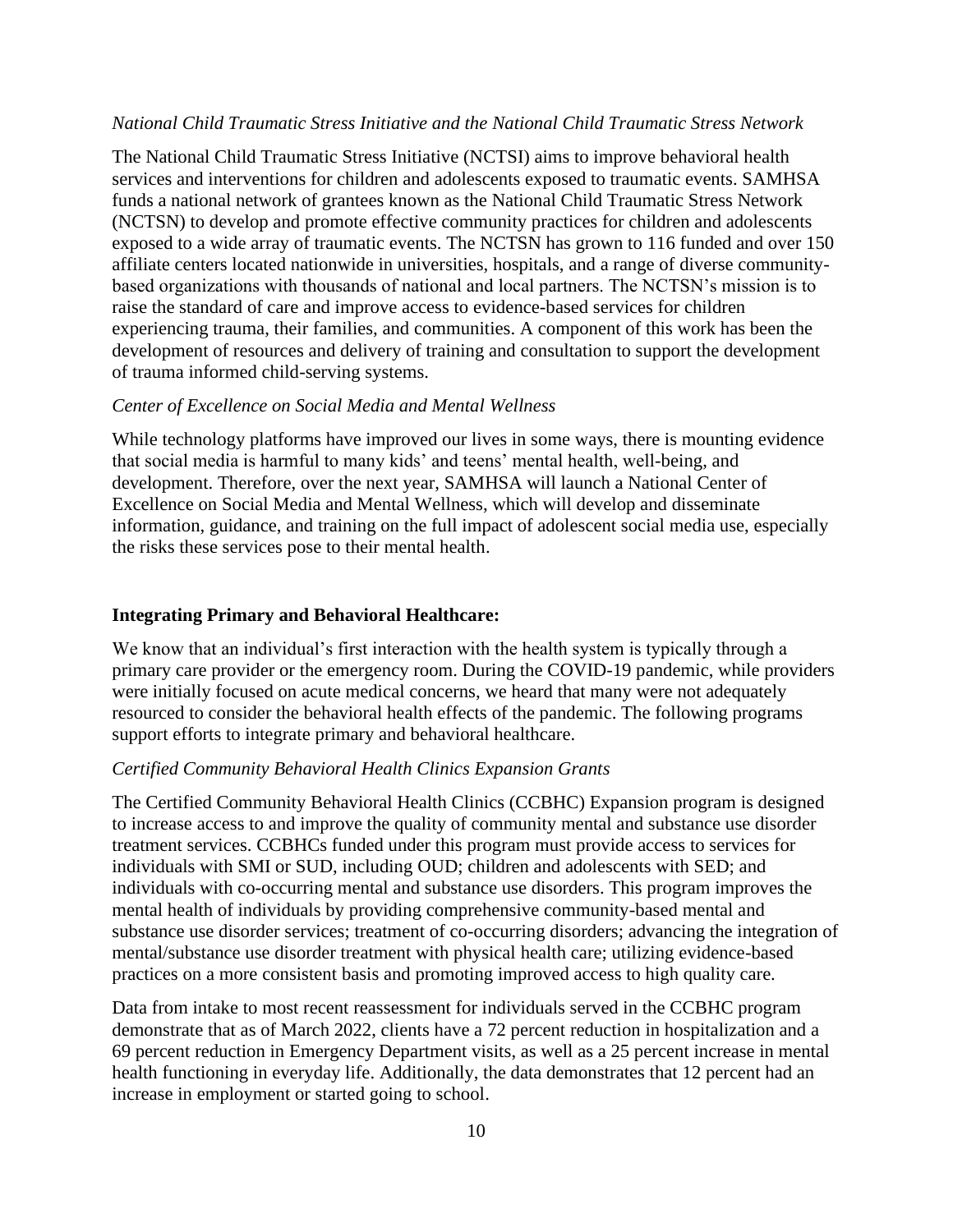### *Primary and Behavioral Health Care Integration*

The Primary and Behavioral Health Care Integration (PBHCI) program addresses the intersection between primary care and treatment for mental illness and co-occurring disorders. This program awards grants to community mental health centers and states to support coordination and integration of primary care services and publicly funded community behavioral health services for individuals with SMI and a co-occurring substance use disorder served by the public mental health system. The PBHCI program encourages grantees to engage in necessary collaboration, expand infrastructure, and increase the availability of primary healthcare and wellness services.

### *Screening, Brief Intervention and Referral to Treatment Program*

The Screening, Brief Intervention and Referral to Treatment (SBIRT) program is intended to help primary care physicians identify individuals who misuse substances and help them intervene early with education, brief treatment, or referral to specialty treatment. The program's goal is to increase the number of individuals who receive treatment and reduce the rate of substance misuse. Studies have shown that this approach is effective in helping reduce harmful alcohol consumption.<sup>10,11,12</sup> A SAMHSA-funded cross-site evaluation found that allied health professionals, rather than the physicians themselves, were more likely to implement SBIRT with their patients. The SBIRT Student Training and Health Professionals Training grant programs support SBIRT training efforts for medical students, medical residents, nurses, social workers, psychologists, pharmacists, dentists, and physician assistants. These efforts aim to develop further the primary healthcare workforce in substance use disorder services.

# **Using Performance Measures, Data, and Evaluation:**

# *Behavioral Health Equity Report*

In October 2021, SAMHSA released its "Behavioral Health Equity Report 2021: Substance Use and Mental Health Indicators Measured from the National Survey on Drug Use and Health (NSDUH), 2015–2019." 13 This report disaggregates the behavioral health indicators by selected determinants of health: race and ethnicity (White, Black or African American, Native Hawaiian or Other Pacific Islander, American Indian/Alaska Native, Asian, Two or More Races, and Hispanic or Latino), income level, county type, and health insurance status. In this report, the array of indicators presented across racial/ethnic groups and other selected determinants of health provides a unique overview of population-based variations in behavioral health at a point in time.

<sup>13</sup> Center for Behavioral Health Statistics and Quality. (2021). Behavioral health equity report 2021: Substance use and mental health indicators measured from the National Survey on Drug Use and Health (NSDUH), 2015–2019 (Publication No. PEP21-07-01-004). Rockville, MD: Substance Abuse and Mental Health Services Administration. Retrieved from<https://www.samhsa.gov/data>

<sup>10</sup> 7 Bertholet, N., Daeppen, J.-B., Wietlisbach, V., Fleming, M., & Burnand, B. (2005). Reduction of alcohol consumption by brief alcohol intervention in primary care: systematic review and meta-analysis. Archives of Internal Medicine 165, 986–995.

<sup>&</sup>lt;sup>11</sup> Kahan, M., Wilson, L., & Becker, L. (1995). Effectiveness of physician-based interventions with problem drinkers: A review. Canadian Medical Association Journal, 152, 851–859.

<sup>&</sup>lt;sup>12</sup> Wilk, A.I., Jensen, N.M., and Havighurst, T.C. (1997). Meta-analysis of randomized control trails addressing brief interventions in heavy alcohol drinkers. Journal of General Medicine, 12 (5), 274-283.